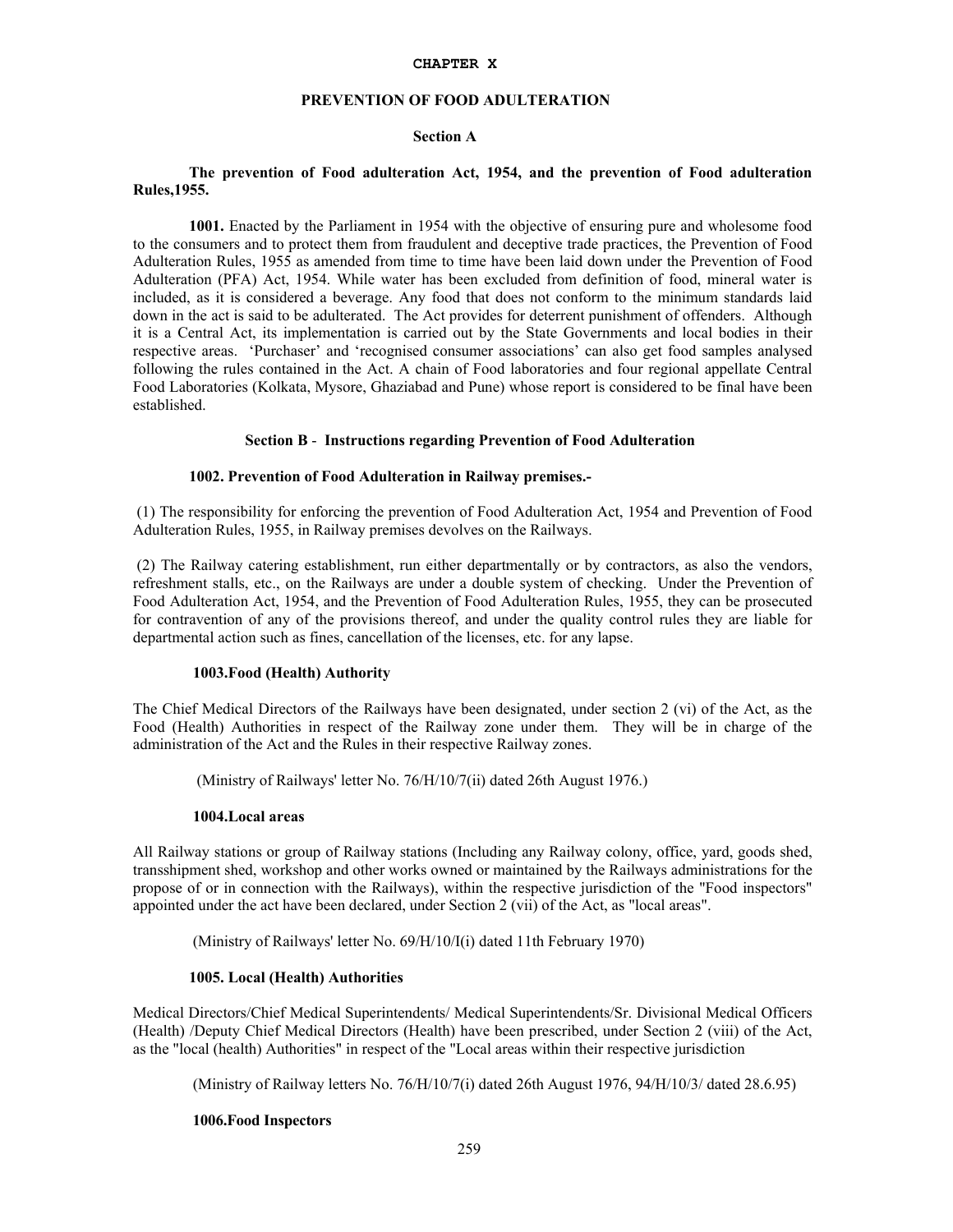(1) All Medical Officers and qualified Railway Health Inspectors have been authorized, under section 9 of the Act to exercise the powers of " Food Inspectors" under Section 10 and 11 of the Act in respect of the "Local areas" within their respective jurisdiction.

(2) Each Food Inspector should be supplied with an identity card and a personal seal. The Identity Card should have a 'Photograph of the Food Inspector, and also his jurisdiction indicated thereon. The seal may be of signature type which will be in the custody of the Food Inspector. While sending a sample to the Public Analyst, a specific impression of the seal should be sent to him separately.

 (Ministry of Railway letter No. 72/H/2-2/10 dated 22nd November 1972 and Notification No.76/H/10/7 dated 30th April 1977 and Bd.'s letter No.94/H(FW)/8/9 dated 8.5.95

# **A. Powers of Food Inspectors**

1) A food inspector shall have the powers to take samples of any article of food from, any person selling such article, any person who is in the course of transporting, delivering or preparing to deliver such article to a purchaser or consignee or a consignee after delivery of any such article to him and to send the sample for analysis to the public analyst for the local area within which such sample has been taken.

2) Any food Inspector may enter and inspect any place where an article of food is manufactured or stored for sale or stored for the manufacture of any other article of food for sale, or exposed or exhibited for sale or where any adulterant is manufactured or kept and take samples of such article of food or adulterant for analysis.

3) Cost of each sample calculated at the rate at which the article is usually sold to the public shall be paid to the person from whom it is taken.

4) If any article of food appears to be adulterated or misbranded, the food inspector may seize and carry away or keep in the safe custody of the vendor such article after giving receipt on prescribed forms . He will take a sample of such article and submit the same for analysis to a public analyst. If the article seized is of perishable nature and the local (Health) authority is satisfied that the article of food is so deteriorated that it is unfit for human consumption, the said authority may after giving notice in writing to the vendor, gets the same destroyed. The article so seized, unless destroyed, shall be produced before a magistrate within seven days of receipt of report of public analyst.

5) Food Inspector may break open any package in which any article of food may be contained or break open the door of any premises where article of food is kept for sale, if the owner or person in-charge of the packet /premises refuses to open the packet or door and in either case, after recording the reason for doing so.

6) Where the food inspector is of the opinion that any person engaged in selling or manufacturing any article of food is suffering from or is harbouring the germs of any infectious disease, he may examine or get the person examined by the doctor. On confirmation, he may by order in writing direct such person not to take part in food handling work.

Action as in paras 1,2,4 and 5 must be done in presence of one or more persons and their signatures taken.

### **B. Duties of Food Inspectors**

It shall be the duty of the food inspector:

(a) To inspect as frequently as may be prescribed by the Food (health) Authority or the local authority all establishments licensed for the manufacture, storage or sale of an article of food within the area assigned to him;

(b) To satisfy himself that the conditions of the licences are being observed;

(c) To procure and send for analysis, if necessary, samples of any articles of food which he has reason to suspect are being manufactured, stocked or sold or exhibited for sale in contravention of the provisions of the Act or rules thereunder;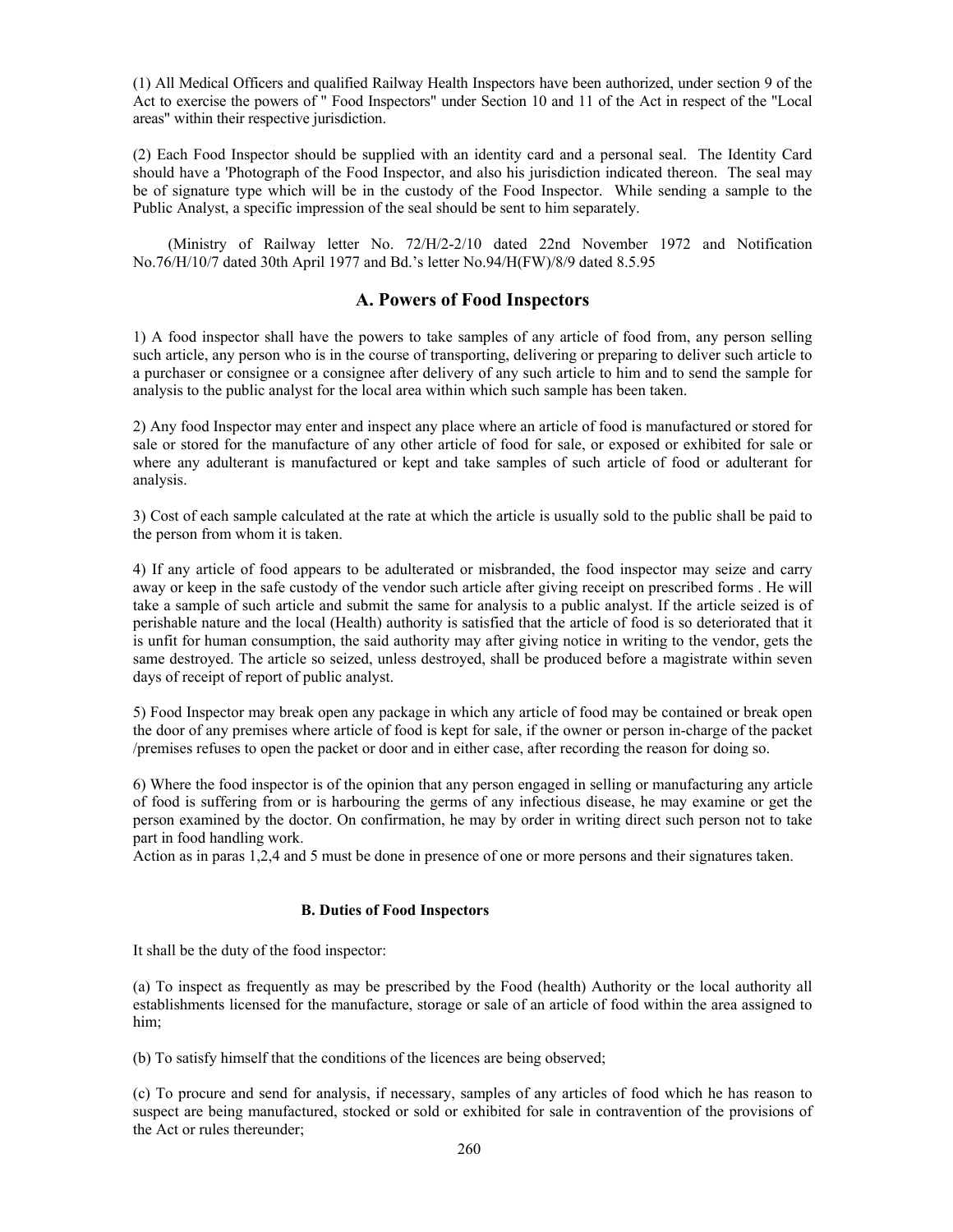(d) To investigate any complaint which may be made to him in writing in respect of any contravention of the provision of the Act, or rules framed thereunder;

(e) To maintain a record of all inspections made and action taken by him in the performance of his duties, including the taking of samples and the seizure of stocks, and to submit copies of such record to the health officer or the Food(Health) Authority as directed in this behalf;

(f) To make such enquiries and inspections as may be necessary to detect the manufacture, storage or sale of articles of food in contravention of the Act or rules framed thereunder;

g) To perform such other duties as may be entrusted to him by the Medical Officer having jurisdiction in the local area concerned or the Food(health) Authority.

## **C. Procedure to be followed by the Food Inspectors for taking food samples for analysis**

1) Give notice in writing then and there of his intention to do so to the person from whom the sample is to be taken and to the person, if any, whose name address and other particulars given by the vendor from whom the article of food was purchased.

2) Samples of food for the purpose of analysis must be taken in clean, dry bottles or jars or in any other suitable container which must be closed sufficiently tight to prevent leakage, evaporation, or in the case of dry substance, entrance of moisture.

3) Divide the sample into three parts and get each part carefully sealed.

4) All bottles, jars or containers must be properly labeled. The label shall bear the code number and serial number of local Health authority, name and designation of Sender, date and place of collection, nature of articles submitted and nature and quality of preservative, if any, added to the sample.

5) The bottle, jar or other container shall then be completely wrapped in fairly strong thick paper. The ends of the paper shall be neatly folded in and affixed by means of gum or other adhesive.

6) A paper slip of the size that goes round completely from the bottom to top of the container, bearing the signature and code and serial number of the Local(Health) Authority, shall be pasted on the wrapper. The signature or the thumb impression of the person from whom the sample has been taken being affixed in such a manner that the paper slip and the wrapper, both carry a part of the signature or thumb impression. If the person from whom the sample has been taken refuses to affix his signature or thumb impression, the signature or thumb impression of the witness shall be taken in the same manner.

7) The paper cover shall be further secured by means of strong twine or thread both above and across the bottle, jar or other container and the twine or thread shall then be fastened on the paper cover by means of sealing wax on which there shall be at least four distinct and clear impressions of the seal of the sender, of which one shall be at the top of the packet, one at the bottom and the other two on the body of the packet. The knots of the twine or thread shall be covered by means of sealing wax bearing the impression of the sender.

8) The containers of the samples shall be despatched in the following manner:

a) The sealed container of one part of sample for analysis and a memorandum in Form VII (PFA Act) an specimen impressions of the seal used to seal the packet shall be sent in a sealed packet to the public analyst immediately but not later than the succeeding working day by suitable means.

b) The sealed containers of the remaining two part of the sample and two copies of the memoranda in Form VII (PFA Act) shall be sent in a sealed packet to the Local (Health) Authority immediately but not later than the succeeding working day by suitable means.

9) On receipt of the result of analysis to the effect that the article is adulterated, the local (Health) authority will forward a copy of the report of result of analysis to the person from whom the sample was taken and to the person, if any, whose address and other particulars from where the article was purchased as disclosed by the person from whom the sample was taken, within ten days of receipt of the copy of the report.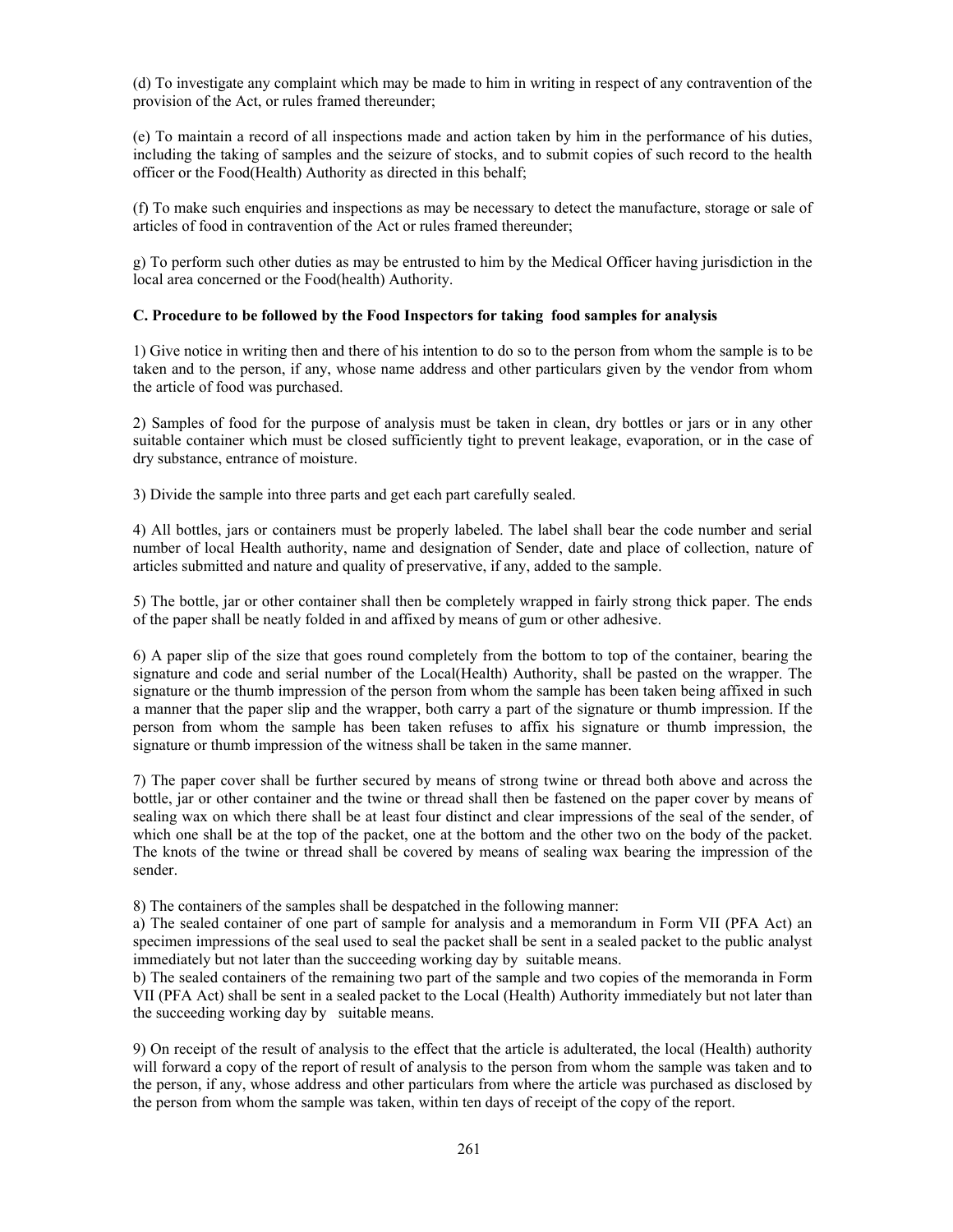10) If the court requisitions a part or parts of sample kept with the LHA he will forward the part/parts of sample to the court within a period of five days from the date of receipt of such requisition.

11) If, after considering a report of public analyst, the food inspector or LHA is of the opinion that the report is erroneous, LHA will forward one part of the sample kept by it to any other public analyst for analysis. If this report also shows that the article is adulterated, action as per Para 9 and 10 above will be taken.

### **1007.Public Analysts**

The Public Analysts of the State and Union Territories will work as Public Analysts of the Railway also for the proposes of analysing the samples sent to them by the Railways within the respective jurisdiction of the State or Union Territories.

(Ministry of Railway letter No. 70/H/10/21 dated 18th September 1972).

# **1008.Advisory Committee on P.F.A:-**

 (1) An Advisory Committee on P.F.A. consisting of the Dy.CMD / S.M.O(H) and the Law Officer, may be constituted on each Railway to assist the Chief Medical Director in deciding the action to be taken against the offenders under the P.F.A. Act. The C.M.D. may refer cases to the committee for ascertaining :-

 (i) whether the correct procedure was followed within the frame work of the P.F.A. Act and the Rules there under in the matter of collection and submission of food sample to the Public Analyst.

 (ii) whether the Public Analyst's report reveals that there is sufficient deviation in the food values of the tested samples from the prescribed values to merit prosecution.

(iii) any other legal problem or aspect of the case.

 (2) The members will restrict themselves to advice on procedural, technical and legal aspects of the case. The action to be instituted against the offenders will be decided by the Chief Medical Director personally.

(Ministry of Railway's letter No. 79/H/10/9 dated 18th August 1979).

### **1009. The procedure in respect of food-stuff in transit in sealed Railway wagons**:-

 In respect of food-stuff which are in transit in sealed Railway wagons, a Railway officer exercising the powers of a Food Inspector can take the sample from the Railway officer-in-charge of the wagon. The other provisions of the Act and the Rules will, however, have to be complied with, like giving of a notice by the food inspector in writing of his intention to have the sample analysed to the officer-in-charge of the wagon, delivery of one of the parts of the sample to the said officer-in-charge (it is not necessary for the consignor or the consignee to be present), taking of signature of witnesses (preferably independent ones) at the time when such action is taken, etc. After having the sample analysed, legal proceedings, if considered necessary, can be initiated against the consignor.

(Ministry of Railways' letter No. 61/M.&H/10/17 dated 6th May 1961.)

# **1010. General Instructions**

# **A. Prevention of Food Adulteration Act:**

1. In case of food samples found adulterated under PFA, when the offence is minor in nature i.e. the adulteration is not injurious to health, and in cases where the case is not fit for prosecution in court of law due to technical/procedural deficiencies, the Food Authority may take strict departmental action as described under para 1010B(3)a. Whenever prosecution is launched in the court of law, the case should be vigorously persued to its logical end.

(Board's letter No.96/H(FW)/8/10 dated 5.9.97)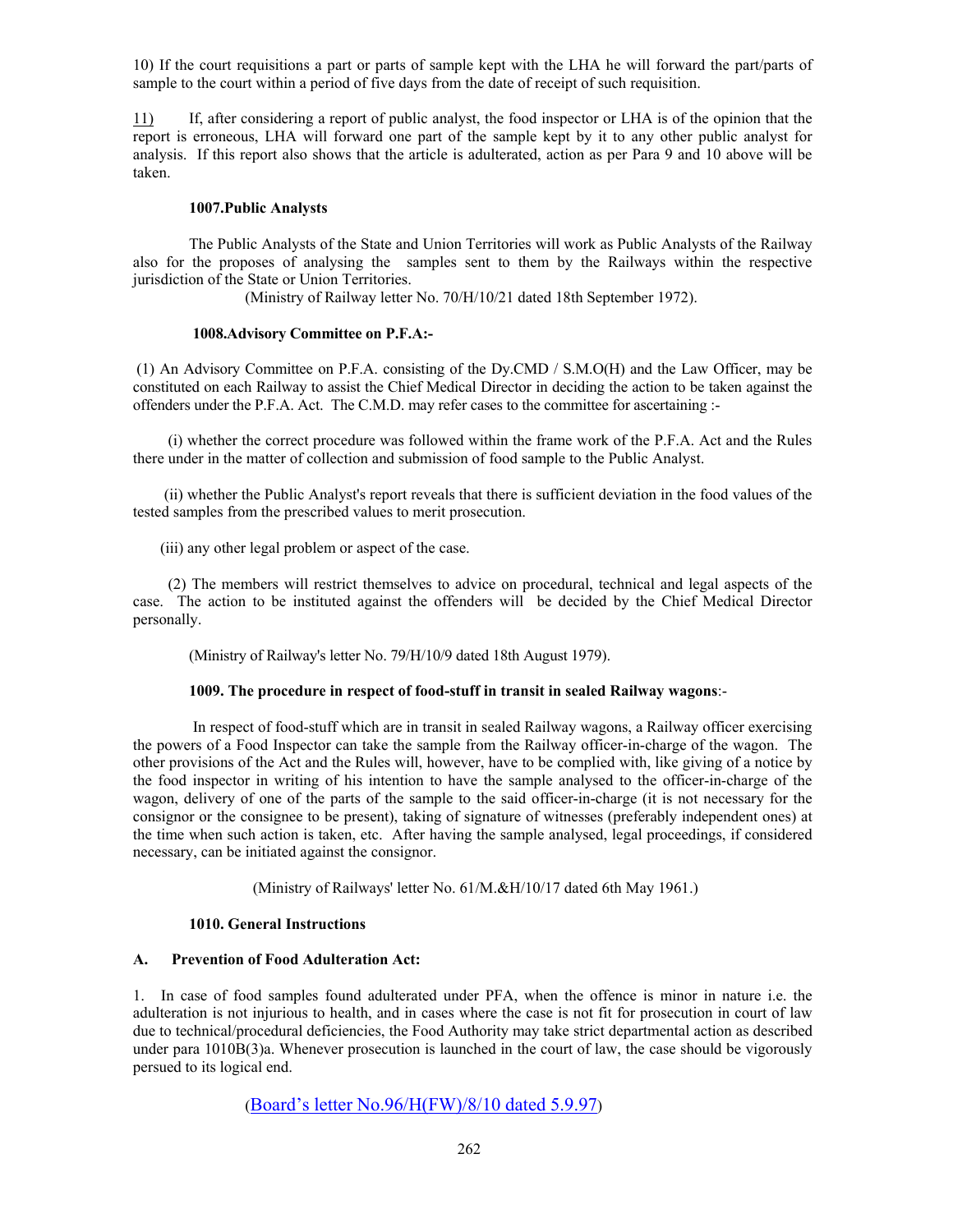2. It is essential that the Railways ensure proper and vigorous implementation of the provisions of the Prevention of Food Adulteration Act, 1954, and the Prevention of Food Adulteration Rules, 1955. A minimum number of samples to be sent each month for analysis may be fixed for every division, and the figures so fixed should be adhered to. It would also be desirable to allot each food inspector a certain quota of samples that should necessarily be drawn during a given period. A case, on which departmental action has been initiated, should not normally take more than three months to finalise.

 (Ministry of Railways' letters No. 63/H/7/129 dated 18th November 1964, No. 65/H/10/12 dated 27th February 1965 and No. 70/H/10/4 dated 28th March 1970.)

3. To ensure that adequate checks are being made, it is desirable that at least two food samples are collected every month by each Food Inspector under PFA and at least one/two/four samples are collected by each health Inspector under quality control as described later in the chapter.

4. Samples should be obtained from a wide range of food items and beverages with special emphasis on items which appear to be of doubtful quality.

5. Persistence of poor quality of food and beverages in a certain area should reflect poorly on the efficiency of the personnel responsible for that area. It would be incumbent on superior authorities under such circumstances to enquire into the situation and take necessary corrective/ punitive action, unless sufficient evidence is on record to support the contention that all possible measures under the existing rules and regulation had been taken by the concerned personnel. The Food Health Authority, in this case, the Chief Medical Director of the Zone must personally ensure that the line of responsibility and answerability is clearly established in each of the areas in his jurisdiction and at all levels and that no one is spared where dereliction of duty on the part of a given officer or supervisor is obvious. As a corollary to the above, Food Health Authority and Local Health Authority should also take cognisance of excellence in performance in this and suitably reward the concerned personnel wherever justified.

6. The officers/supervisors functioning must ensure that all corrective actions available to them are fully utilised, including destruction of food that is unfit for human consumption, imposing of fines, recommendation of suspension or cancellation of licence under PFA, etc.

# **B. Quality control**

(1) Medical Officers and Health Inspectors must regularly inspect all eating places falling under their jurisdiction...

(Railway Board's letter no.94/H(FW)/8/9 dated 26.6.96)

(2) Annual medical examination of all Food handlers as described in detail in the relevant chapter must be carried out regularly.

(3) All Health Inspectors must collect samples under 'quality control' every month as detailed below and send them to Railway food analytical laboratories of the concerned zones.

| No. of railway food establishment<br>In the jurisdiction | No. of samples to be collected /month |
|----------------------------------------------------------|---------------------------------------|
|                                                          |                                       |
| Less than 10                                             |                                       |
| $10 - 20$                                                |                                       |
| More than 20                                             |                                       |

a) Whenever a sample collected under quality control is found to be adulterated/ sub standard, the Medical Officer in-charge of Health  $\&$  FW of the division can impose a fine up to Rupees two thousand five hundred. In case of repeated defaulters the Medical Officer in-charge of Health &FW not below the rank of DMO can recommend termination of the contract to the competent authorities of the Commercial Department.

b) Medical Officers will exercise powers of imposing fine concurrently with the commercial officers.

(Board's letter No.96/H(FW)8/10 dated 5.9.97)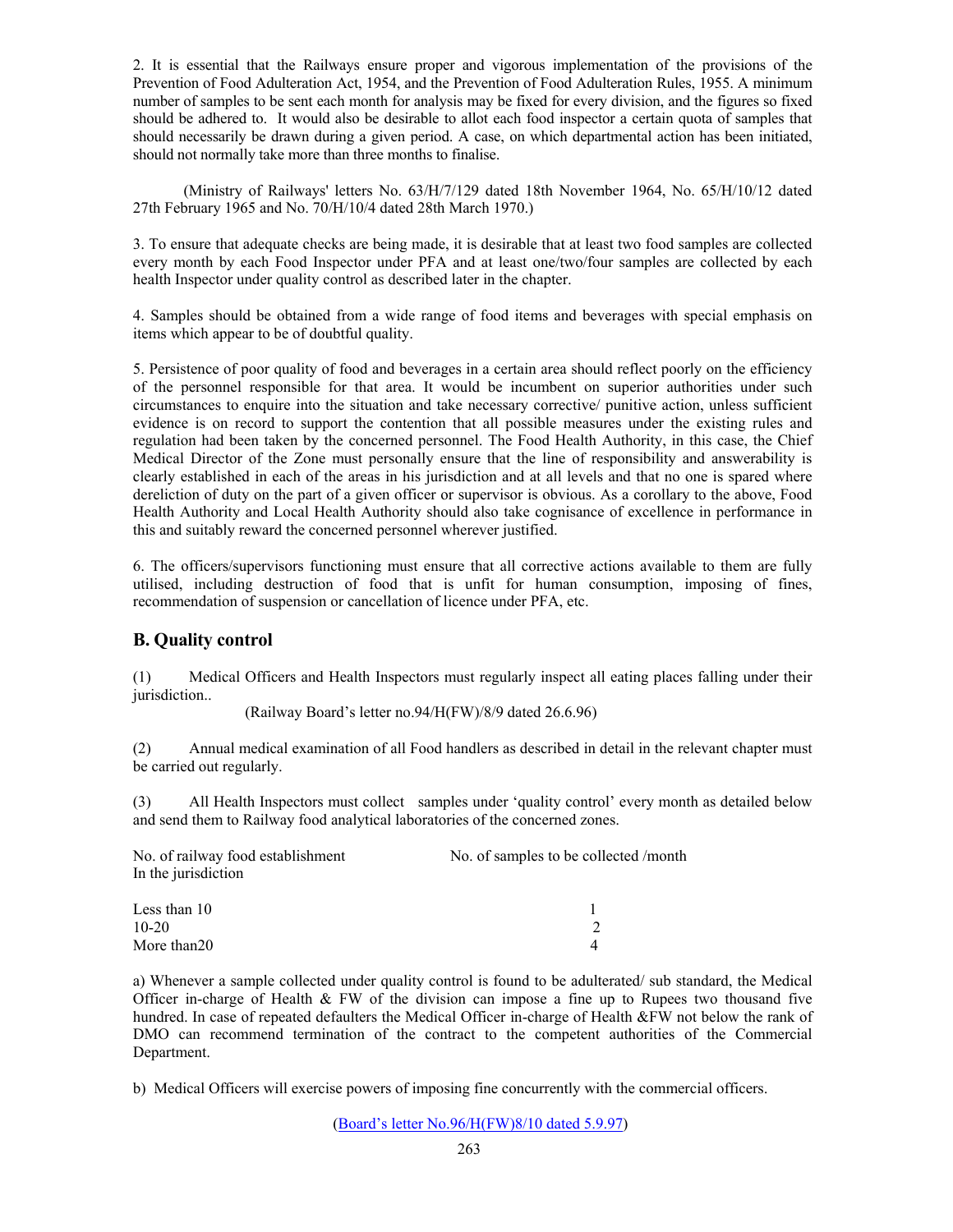### **1011. Review of departmental action taken in cases of food adulteration:-**

(1) A Review of departmental action taken is cases of food adulteration should be carried out quarterly in each calendar year, and a report sent to the Ministry of Railways in the prescribed proforma as given from to time. The report should also indicate the progress achieved during the period in question and assess the general effectiveness of the measures being taken to check adulteration.

(MOR's letters No. 63/H/7/129 dated 14th December 1963, No. 63/H/7/129 dated 18th November 1964, No. 67/H/10/5 dated 24th May 1967, No. 68/H/10/3 dated 24th April 1968, No. 70/H/10/4 dated 28th March 1970, No. 70/H/10/25 dated 18th November 1970 and No. 71/H/10/3 dated 8th July 1971.,No. 94/H (FW)/8/2/ dated 30.5.97)

# (2) **Review of prosecutions launched under the Prevention of Food Adulteration Act, 1954:-**

A review of prosecutions launched under the Prevention of Food Adulteration Act, 1954 should be carried out quarterly in each calendar year, and annual report sent to the Ministry of Health in the prescribed proforma as given from to time, endorsing a copy thereof to the Railway Ministry for information. The report should also indicate the progress achieved during the period in question and assess the general effectiveness of the measures being taken to check adulteration.

 (MOR's letter No. E58ME5/47/Medical dated 12th December 1958, No. 68/H/10/3 dated 24th April 1968, No. 70/H/10/4 dated 28th March 1970, No. 70/H/10/25 dated 18th November 1970 and No. 71/H/10/3 dated 8th July 1971, No. 94/H(FW)/8/2/ dated 30.5.97)

# **1012. Licensing of Food establishments**

1. Food establishments both departmental and non-departmental, located within the Railway premises are to have a valid licence from the Local Health Authorities under whose jurisdiction the said food establishment is located. The licence is provided on the basis of the application from the proprietor/ manager of the establishment along with the proof of remittance of licence fee per year and has to be renewed every year on depositing fees. The licensing fee chargeable will be the same as prescribed for identical units located in the state.

The Food license has to be displayed prominently within the premises. The Commercial Department awards catering/ vending license subject to the condition that the party obtains the Food license from the Medical Department (Railway Board's letter No.96/TGIII/640/2In dated 15.11.96.

# **2. Conditions for license**

No person can manufacture, sell, stock, distribute or exhibit for sale any article of food, including prepared food or ready to serve food except under a food licence.

One licence is to be issued by the licensing authority for one or more articles of food and also for different establishments or premises in the same local area. Local Health Authority by an order in writing delegate powers to sign licences and such other powers as may be specified in the order to any other person under his/her control.

Before granting a licence the licensing authority shall inspect the premises and satisfy itself that it is free from sanitary defects. The applicant for the licence shall have to make such alterations in the premises as may be required by the licensing authority for grant of licence. The premises of the Licence should be effectively separated to the satisfaction of the licensing authority from any privy, urinal, sludge, drain or place of storage of foul and waste matter.

All vessels used for storage, manufacture etc., of food articles for sale should be as per specifications prescribed in the rules and should have proper covers to avoid contamination.

No licensee shall employ in his work any person who is suffering from infectious, contagious or loathsome disease.

The application for licence must mention the nature of articles of food for sale for which licence is required.